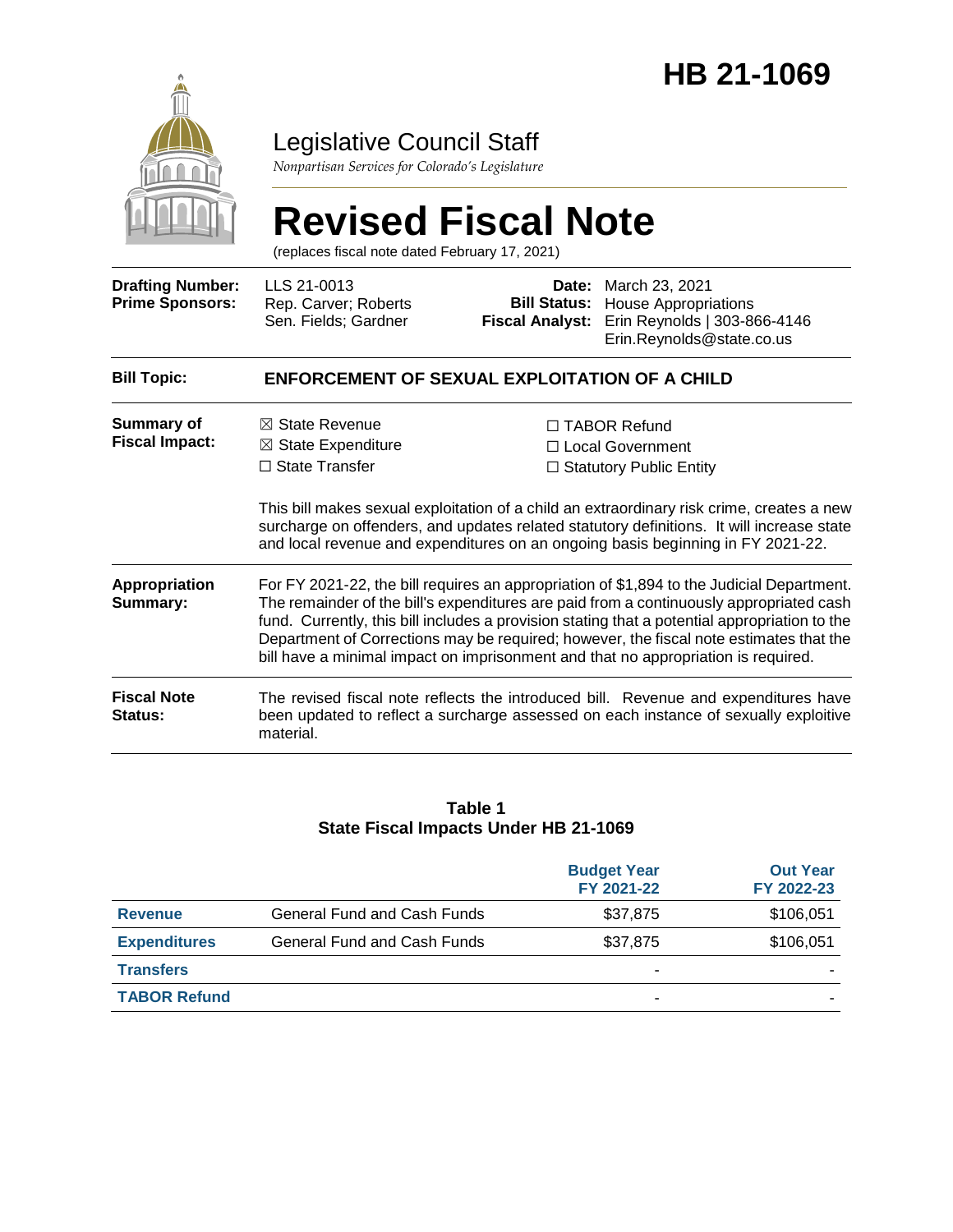Page 2

#### **Summary of Legislation**

This bill makes sexual exploitation of a child an extraordinary risk crime, creates a new surcharge on offenders, and updates related statutory definitions, as detailed below.

**Sexual exploitation of a child as an extraordinary risk crime.** This bill makes sexual exploitation of a child an extraordinary risk crime—which increases the maximum sentence in the presumptive sentencing range.

**Sexual Exploitation of Children Surcharge and Fund.** The bill creates the Sexual Exploitation of Children Surcharge (surcharge) and fund. Beginning January 1, 2022, all adults convicted of or receiving a deferred sentence related to sexual exploitation of a child are required to pay the surcharge in addition to the sex offender surcharge. The amount paid is based on the most serious crime in the conviction of the case, as follows:

- \$2,000 for a class 3 felony;
- \$1,000 for a class 4 felony;
- \$500 for a class 5 felony; and
- \$250 for a class 6 felony.

The surcharge is allocated as follows:

- 5 percent to the General Fund for the court's administrative costs for collecting the surcharge, subject to appropriation; and
- 95 percent to the Sexual Exploitation of Children Fund, which is continuously appropriated to the Colorado Bureau of Investigation (CBI) in the Department of Public Safety (DPS) to enhance the effective investigation and prosecution of computer-facilitated sexual exploitation of children.

The CBI may apply for gifts, grants, or donations from the federal government and any public or private source to aid this purpose.

**Modernizing sexual exploitation definitions.** The bill updates certain actions described as sexual exploitation of a child to reflect accessing and viewing sexually exploitive material.

#### **Comparable Crime Analysis**

Legislative Council Staff is required to include certain information in the fiscal note for any bill that creates a new crime, changes the classification of an existing crime, or changes an element of an existing crime. The following sections outline data on crimes that are comparable to the offense in this bill and discuss assumptions on future rates of criminal convictions under the bill.

**Prior conviction data.** This bill makes sexual exploitation of a child an extraordinary risk crime. From 2018 to 2020, there have been 726 individuals convicted and sentenced for this offense. Of the persons convicted, 708 were male, 16 were female, and 2 did not have a gender identified. Demographically, 614 were White, 42 were African American, 49 were Hispanic, 5 were Asian, 5 were American Indian, and 11 were classified as "Other."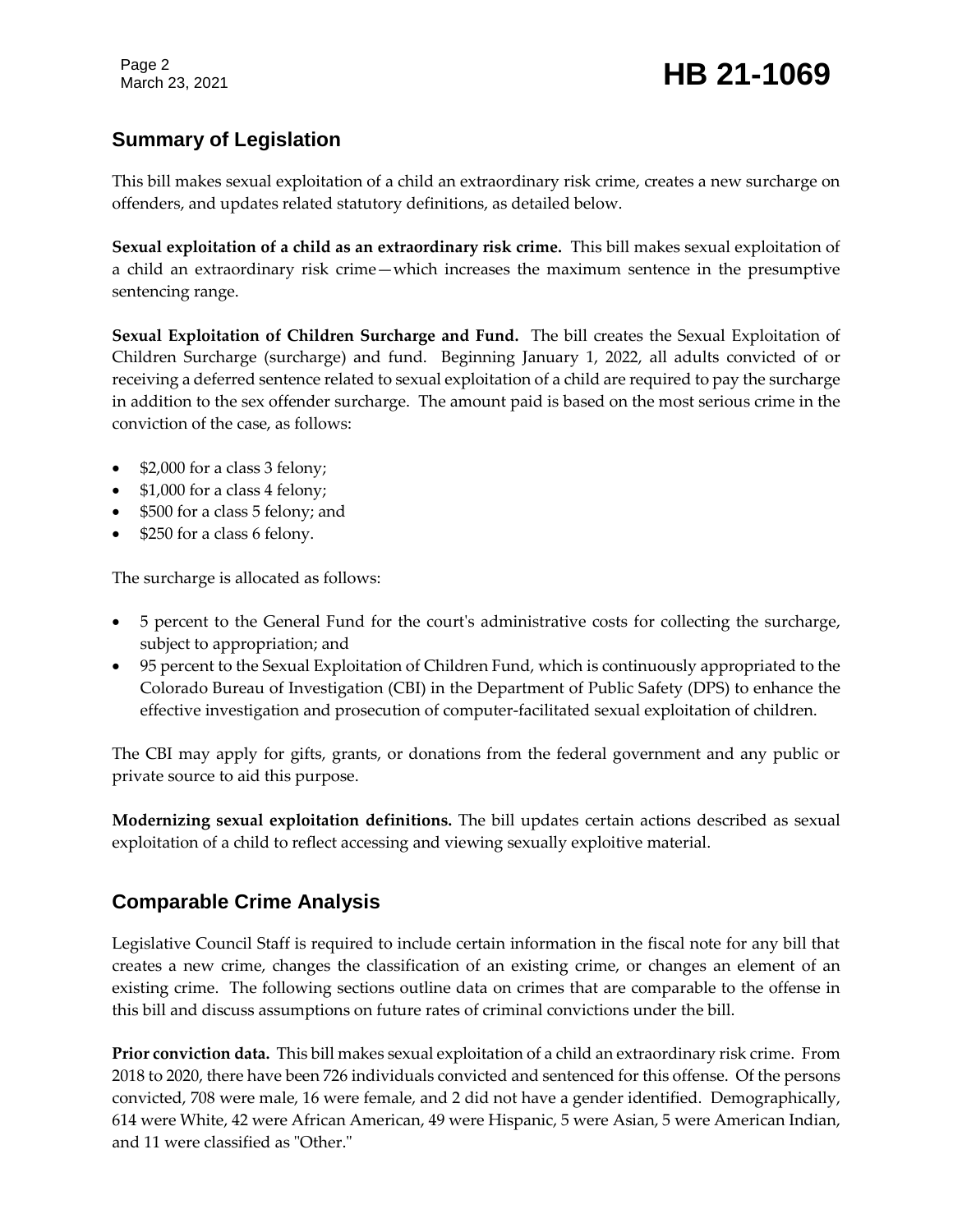Page 3

## Page 3<br>March 23, 2021 **HB** 21-1069

**Assumptions.** An analysis of Department of Corrections (DOC) and Colorado District Attorney Council data on sentencings under the sexual exploitation of a child statutes from FY 2018-19 and FY 2019-20 indicates that those sentenced to the DOC for sexual exploitation of a child either had another aggravating charge that increased the sentence (typically a more serious sexual assault or the defendant was a habitual offender) or they were not sentenced to the maximum of the sentencing range. It is therefore assumed that the bill will not increase overall sentence lengths or result in increased lengths of stay in the DOC. Visit [leg.colorado.gov/fiscalnotes](https://leg.colorado.gov/fiscalnotes) for more information about criminal justice costs in fiscal notes.

#### **State Revenue**

The bill is expected to increase state revenue to the General Fund and newly created Sexual Exploitation of a Child Cash Fund by \$37,875 in FY 2021-22 (half-year impact) and \$106,050 in FY 2022-23. Collection rates are based on comparable cases where 20 or more items were involved, and assume 20 items per instance. This revenue is subject to TABOR.

The bill may also increase state revenue from gifts, grants, and donations, which have not been identified as of writing, and are not subject to TABOR.

#### **State Expenditures**

The bill increases state expenditures by \$37,875 in FY 2021-22 and \$106,050 in FY 2022-23 in the Department of Public Safety and the Judicial Department, as shown in Table 2.

| <b>Cost Components</b>                           |       | FY 2021-22 | FY 2022-23 |
|--------------------------------------------------|-------|------------|------------|
| <b>Department of Public Safety</b>               |       |            |            |
| Surcharge (Sexual Exploitation of Children Fund) |       | \$35,981   | \$100,748  |
| <b>Judicial Department</b>                       |       |            |            |
| Surcharge Administration (General Fund)          |       | \$1,894    | \$5,303    |
|                                                  | Total | \$37,875   | \$106,051  |

#### **Table 2 Expenditures Under HB 21-1069**

**Department of Public Safety**. Expenditures from the Sexual Exploitation of Children Fund will increase by the amounts shown in Table 2. The fund is continuously appropriated to the CBI to enhance the effective investigation and prosecution of computer-facilitated sexual exploitation of children.

**Judicial Department.** Expenditures for the Judicial Department to administer the new surcharge will increase by 5 percent, as shown in Table 2. The department will also have to perform computer programming related to the surcharge, which can be accomplished within existing appropriations. Trial courts of the Judicial Department and the independent judicial offices that represent indigent offenders are not anticipated to see an increase in workload under the bill as these cases are already charged and heard in the trial courts under current law.